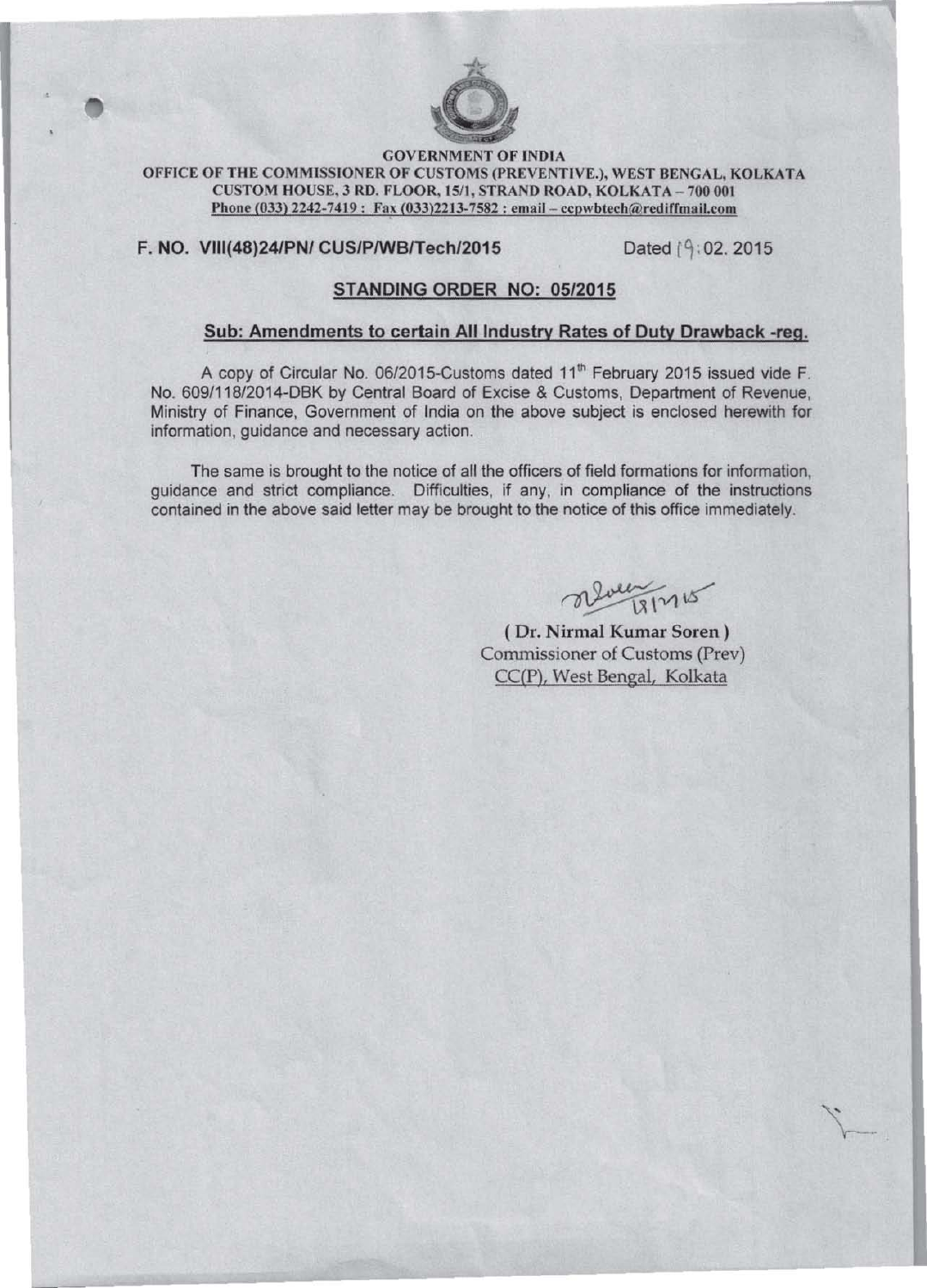#### Circular No. 6/2015-Customs

### F.No. 609/118/2014-DRK **Government of India** Ministry of Finance, Department of Revenue **Central Board of Excise & Customs**

New Delhi, dated 11<sup>th</sup> February, 2015

To

All Chief Commissioners of Customs / Customs (Preventive).

All Chief Commissioners of Customs & Central Excise / Central Excise / Authorized Representative.

All Director Generals under CBEC.

All Commissioners of Customs / Customs (Preventive).

All Commissioners of Customs & Central Excise / Central Excise / Authorized Representative.

#### Subject: Amendments to certain All Industry Rates of Duty Drawback - Reg.

Sir/ Madam.

The Government considered representations and feedback related to the All Industry Rates (AIR) of Duty Drawback that were made effective from 22.11.2014 and has notified certain amendments effective from 13.02.2015 vide Notification Nos. 20/2015-Customs (N.T.) and 21/2015-Customs (N.T.), both dated 10.02.2015. These can be downloaded from www.cbec.gov.in and perused. The changes made, inter-alia, include -

- a) separate entries for (i) protective industrial wear including industrial boiler suits under tariff items 61140407 and 62110408 (ii) leather gaiters or chaps and synthetic gaiters or chaps under tariff items 640618 and 640619, respectively (iii) PCB drills made from solid tungsten carbide blanks or rods under tariff item 820701 (iv) cutlery etc. of stainless steel having nickel content of 8% or more under tariff items 821402 and 821502 (v) rubber bladders, shoulder or shin guards and rounders bat of wood under tariff items 950612, 950613 and 950614, respectively;
- b) change in drawback rate and cap applicable to tariff item no 420199; provision of composite rates of drawback for tariff item nos. 7308 and 8433;
- c) changes in drawback caps for tariff item nos. 42020301, 42020401, 420301, 420599, 430301, 482306, 570204, 570301, 570304, 570501, 570503, 732301, 732302, 821401, 821501 and 950610:
- d) prescribing 1% (all Customs) rate to optical fibre cable of tariff item no. 900101;
- c) enabling drawback under brand rate route on export of rice.

2. Public Notice and Standing Order may be issued for guidance of the trade and officers/staff. Difficulties faced, if any, in implementation of the changes may be brought to the notice of the Board.

Yours faithfully,

(Rajiv Shankar) OSD (Drawback)